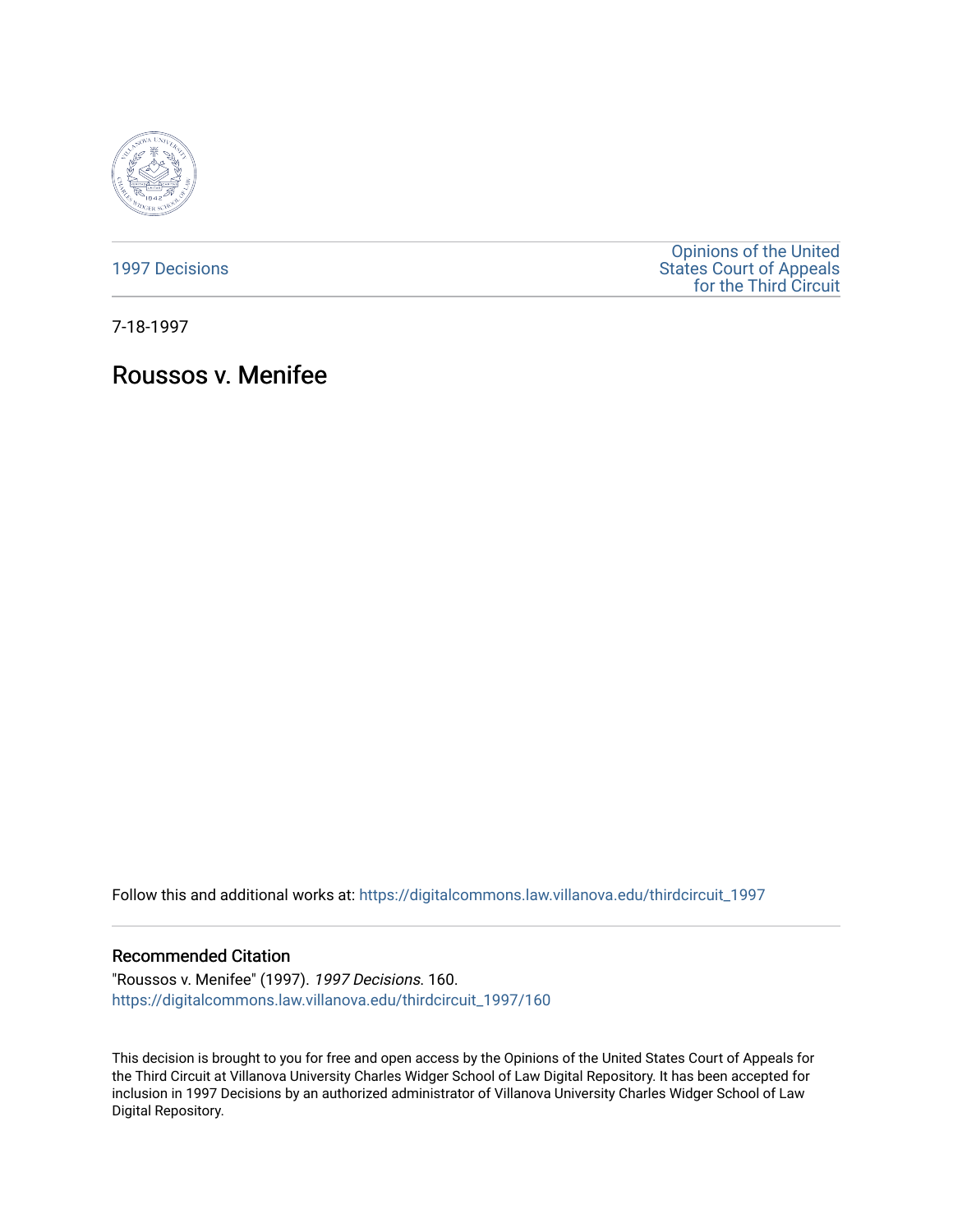UNITED STATES COURT OF APPEALS FOR THE THIRD CIRCUIT

No. 97-7011

VICTOR M. ROUSSOS,

Appellant

v.

FREDERICK MENIFEE, WARDEN,

Appellee \_\_\_\_\_\_\_\_\_\_\_\_\_\_\_\_\_\_\_\_\_\_\_\_\_\_\_\_\_\_\_\_\_\_\_\_\_\_\_\_\_\_\_\_\_\_\_

On Appeal from the United States District Court for the Middle District of Pennsylvania D.C. Civil Action No. 96-cv-01675

Argued July 8, 1997

\_\_\_\_\_\_\_\_\_\_\_\_\_\_\_\_\_\_\_

Before: BECKER and SCIRICA, Circuit Judges and KELLY, District Judge<sup>\*</sup>

(Filed July 18, 1997)

PETER ST. PHILLIP, ESQUIRE (ARGUED) 135 So. 19th Street, Suite 200 Philadelphia, PA 19103

 $\mathcal{L}_\text{max}$  and  $\mathcal{L}_\text{max}$  and  $\mathcal{L}_\text{max}$  and  $\mathcal{L}_\text{max}$  and  $\mathcal{L}_\text{max}$ 

 $\mathcal{L}_\text{max}$  and  $\mathcal{L}_\text{max}$  are the set of the set of the set of the set of the set of the set of the set of the set of the set of the set of the set of the set of the set of the set of the set of the set of the set o

Counsel for Appellant

DAVID M. BARASCH, ESQUIRE United States Attorney ANN K. FIORENZA, ESQUIRE (ARGUED) Assistant United States Attorney LARRY B. SELKOWITZ, ESQUIRE Assistant United States Attorney 228 Walnut Street Harrisburg, PA 17108

Counsel for Appellee

i

<sup>\*</sup> The Honorable James McGirr Kelly, United States District Court for the Eastern District of Pennsylvania, sitting by designation.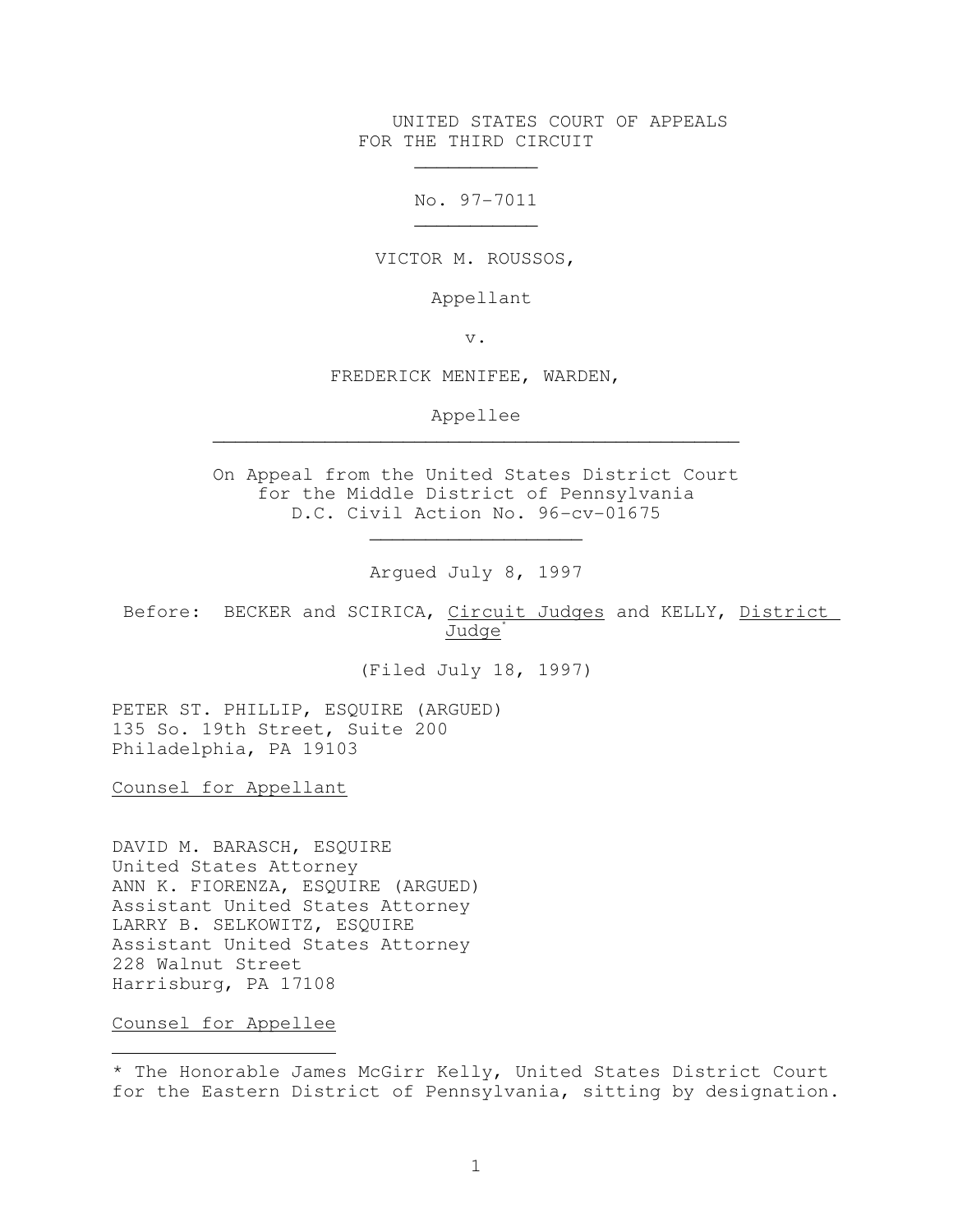#### OPINION OF THE COURT

## BECKER, Circuit Judge.

 $\mathcal{L}_\text{max}$  and  $\mathcal{L}_\text{max}$  and  $\mathcal{L}_\text{max}$  and  $\mathcal{L}_\text{max}$ 

 $\mathcal{L}_\text{max}$  and  $\mathcal{L}_\text{max}$  and  $\mathcal{L}_\text{max}$  and  $\mathcal{L}_\text{max}$ 

Victor M. Roussos is a federal prison inmate serving a term for conspiracy to distribute a controlled substance, 21 U.S.C. § 846. He appeals from an order of the district court denying his petition for a writ of habeas corpus, 28 U.S.C. § 2241. Roussos completed a rigorous 500 hour Federal Bureau of Prisons ("BOP") drug treatment program which he believed made him eligible for early release. The BOP, however, ruled him ineligible because one of the arresting officers found a gun in his vacation home, and the sentencing court enhanced Roussos' sentence by two levels as a result of this finding. The enhancement, in turn, led the BOP, on the basis of a "Program Statement," to classify Roussos' offense as a crime of violence, thereby disqualifying him for early release. Roussos' appeal presents two related questions: (1) whether the enhancement renders the drug conspiracy conviction a violent offense; and (2) whether the Program Statement is therefore inconsistent with the congressional statute authorizing early release and with the BOP regulations interpreting the statute, so that Roussos must be granted relief.

 Roussos so contends, arguing that the BOP action violates his rights. We agree, and hence we shall vacate the district court's order and remand for proceedings consistent with this opinion.

I.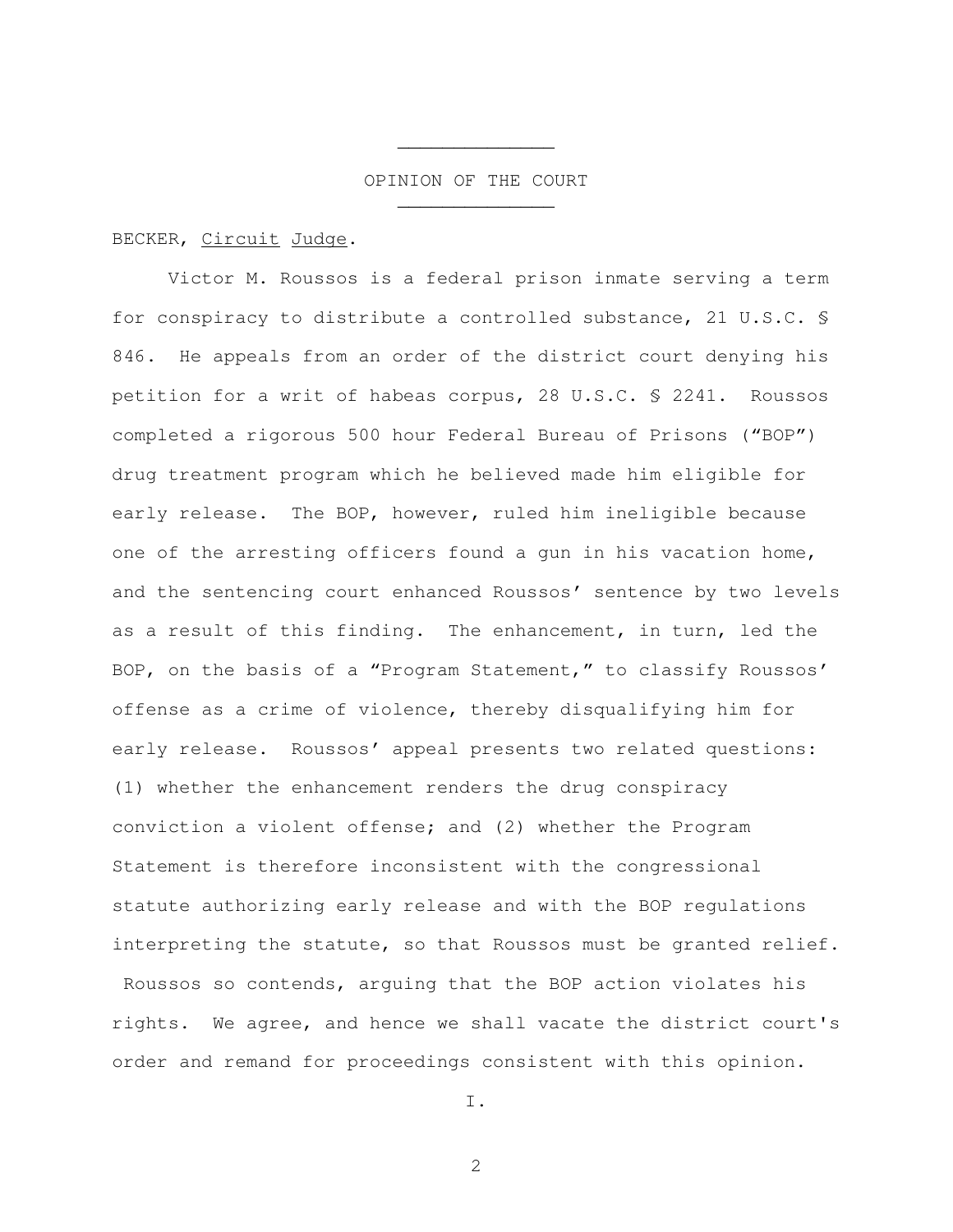Roussos, a federal inmate formerly incarcerated in Allenwood, Pennsylvania, and presently in FCI-Seagoville, Texas, was convicted following his guilty plea to conspiracy to distribute narcotics in violation of 21 U.S.C. § 846. Roussos was arrested at his place of employment by the FBI after an antidrug task force zeroed in on a New York City area drug trafficking network in which Roussos had participated. During a search of his automobile, FBI agents seized a brief case containing cocaine from the trunk. A subsequent search of his upstate New York residence revealed several firearms, additional amounts of cocaine, and drug paraphernalia. The sentencing court, acting pursuant to a plea bargain, treated the weapons to be connected with the drug offense and therefore imposed a twolevel Specific Offense Characteristic enhancement for possession of a firearm during a drug trafficking offense under U.S. Sentencing Guidelines Manual § 2D1.1. There is no dispute that guns were not a factor in his arrest and conviction. Roussos was sentenced on December 16, 1993, to 87 months imprisonment with a four year period of supervised release.

In his habeas petition, Roussos contends that the BOP has wrongfully denied him eligibility for a sentence reduction for his successful completion of a drug treatment program under 18 U.S.C. § 3621(e)(2)(B) of the Violent Crime Control and Law Enforcement Act of 1994. The Act provides in pertinent part:

(2) Incentive for prisoners' successful completion of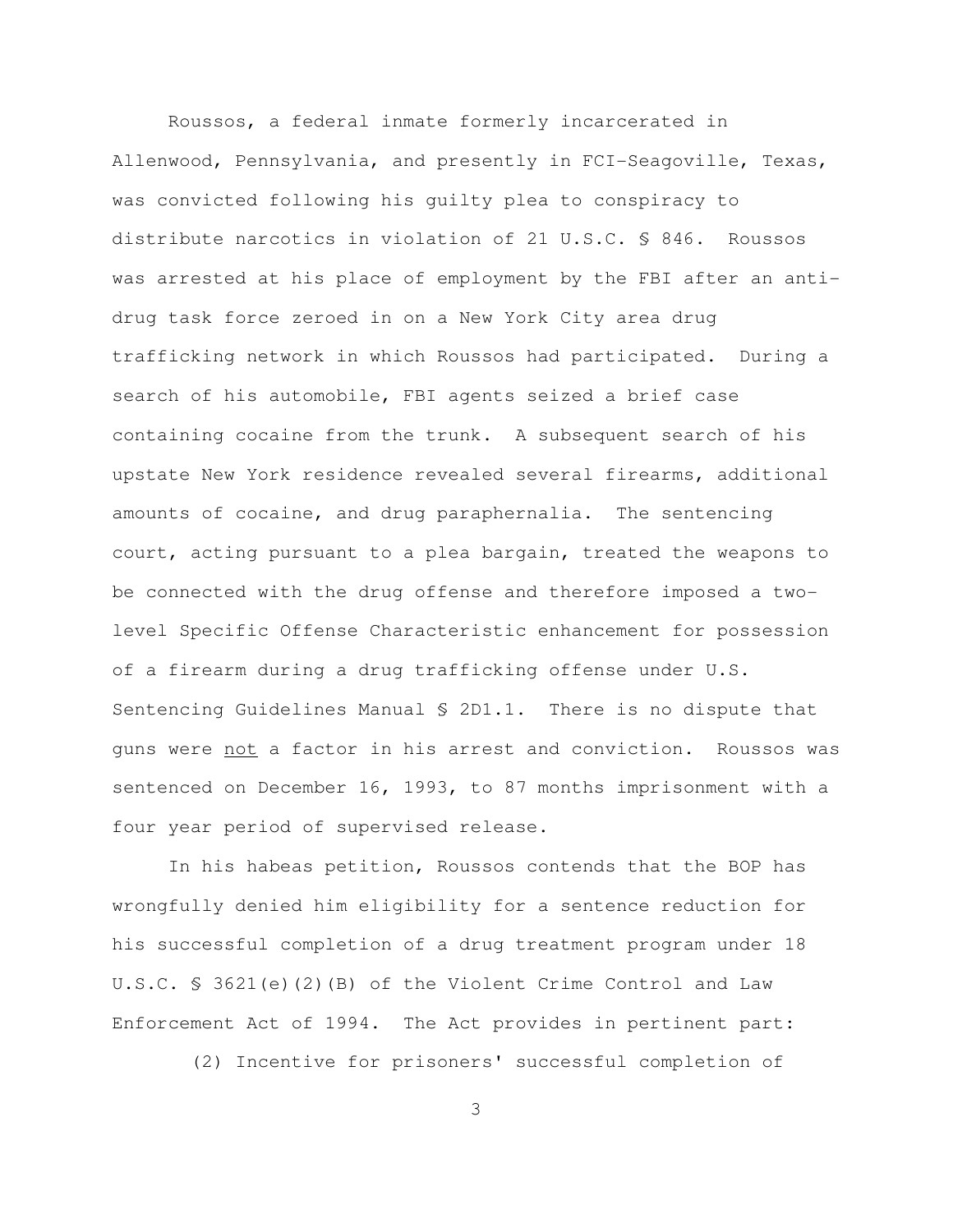treatment program. --

\* \* \*

 (B) Period of custody. -- The period a prisoner convicted of a nonviolent offense remains in custody after successfully completing a treatment program may be reduced by the Bureau of Prisons, but such reduction may not be more than one year from the term the prisoner must otherwise serve.

18 U.S.C. § 3621(e)(2)(B) (1994).

The statute does not define "nonviolent offense." However, the relevant BOP regulations define its meaning by referencing the term "crime of violence" as it is used in the criminal code:

[a]n inmate who completes a residential drug abuse treatment program during his or her current commitment may be eligible for early release by a period not to exceed 12 months, . . . unless the inmate's current offense is determined to be a crime of violence as defined in 18 U.S.C.  $\frac{1}{2}$  924(c)(3)....

28 C.F.R. § 550.58 (1995) (as amended).

In turn, 18 U.S.C. § 924(c)(3) (1984) defines the term

"crime of violence" as:

an offense that is a felony and --

(A) has as an element the use, attempted use, or threatened use of physical force against the person or property of another, or

(B) that by its nature, involves a substantial risk that physical force against the person or property of another may be used in the course of committing the offense.

18 U.S.C. S 924(c)(3).

In an effort to further define the term "crime of violence" (and hence the term "nonviolent offense"), the BOP issued Program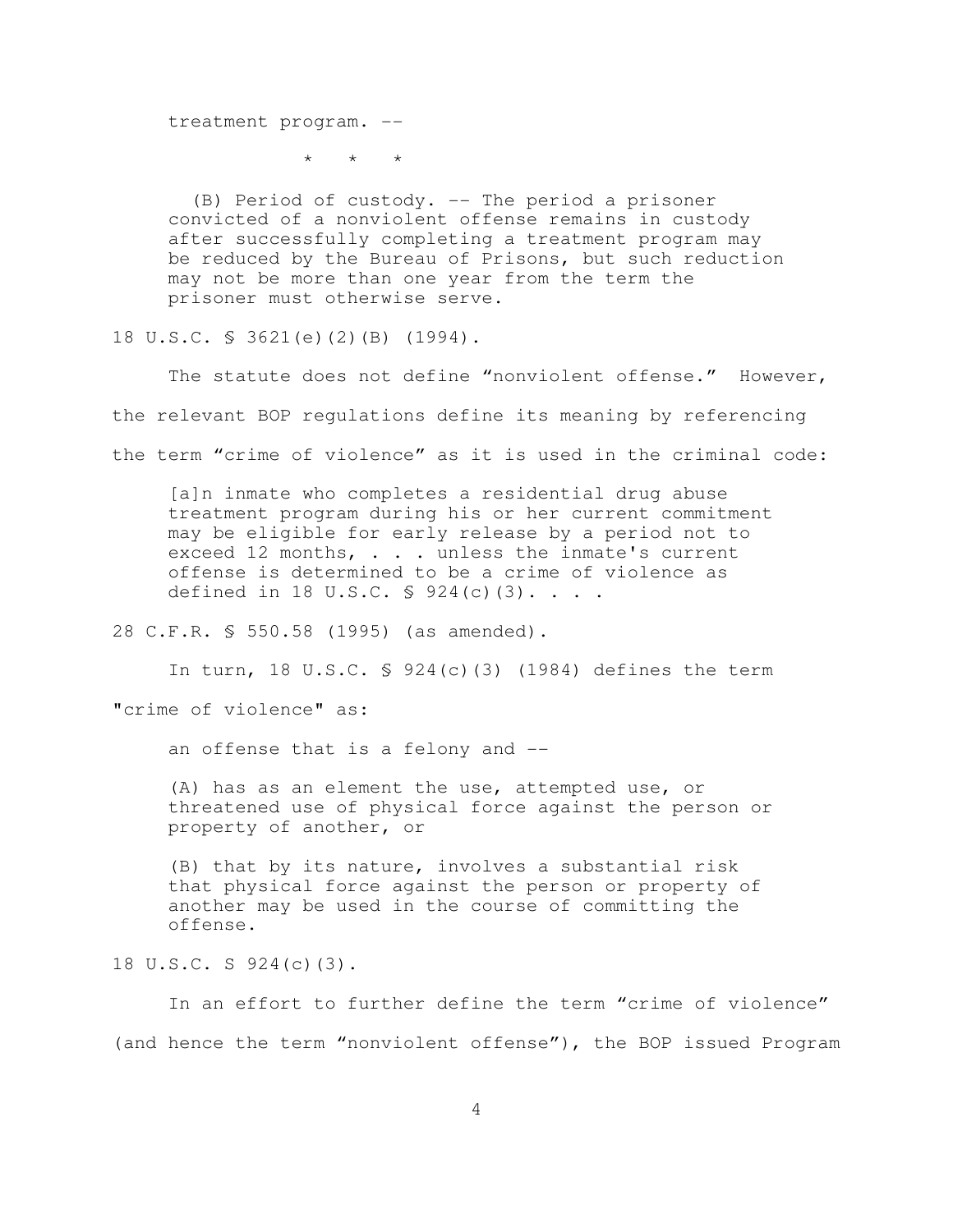Statement 5162.02 (July 24, 1995) (amended April 26, 1996). Section 9 of the Program Statement provides that a conviction under § 841 or § 846 should be considered a crime of violence if the sentencing court increased the base level of the sentence for possession of a dangerous weapon during commission of the offense because "possession of a dangerous weapon during commission of a drug offense poses a substantial risk that force may be used against persons or property." Id.

Roussos contends that he is eligible for a reduction because he was convicted of a "nonviolent offense" in that his offense has not been regarded as a crime of violence under § 924(c). See, e.g., United States v. Arrellano-Rios, 799 F.2d 520, 523 (9th Cir. 1986) (possession of controlled substances with intent to sell, 21 U.S.C. § 841(a)(1), is a nonviolent offense; no narcotics offenses under § 841(a)(1) are "crimes of violence" within the meaning of 18 U.S.C. § 924(c)); United States v. Cruz, 805 F.2d 1464, 1468-75 (11th Cir. 1986) (whether Congress intended statutory definition of "crime of violence" to include drug trafficking is ambiguous; such ambiguity precludes convicting defendants under statute permitting convictions for use of firearms during commission of "crime of violence"); United States v. Diaz, 778 F.2d 86, 88 (2d Cir. 1985) (narcotics offenses are not crimes of violence within meaning of statute describing offense of carrying or using firearm in commission of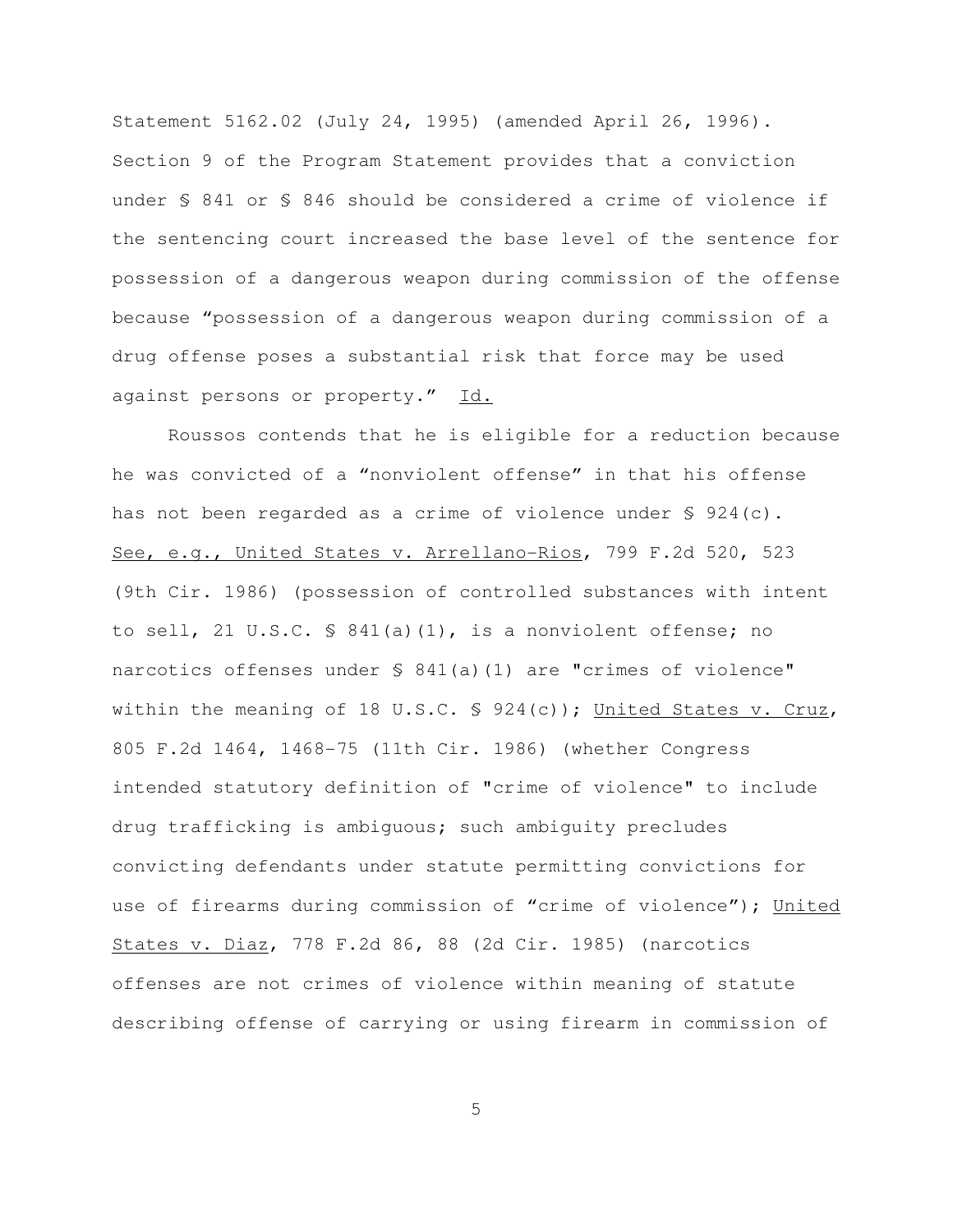crime of violence).<sup>1</sup>

i

<sup>1</sup> See also United States v. Wells, 623 F. Supp. 645 (S.D. Iowa) (offense of cocaine distribution is not a "crime of violence" within firearm-enhancement statute), aff'd, 773 F.2d 230 (8th Cir. 1985); United States v. Bushey, 617 F. Supp. 292 (D.C. Vt. 1985) (possession with intent to distribute narcotics, by itself or in conjunction with use or carrying of firearm, is not "crime of violence" for purposes of statute prohibiting use of firearm during or in relation to crime of violence).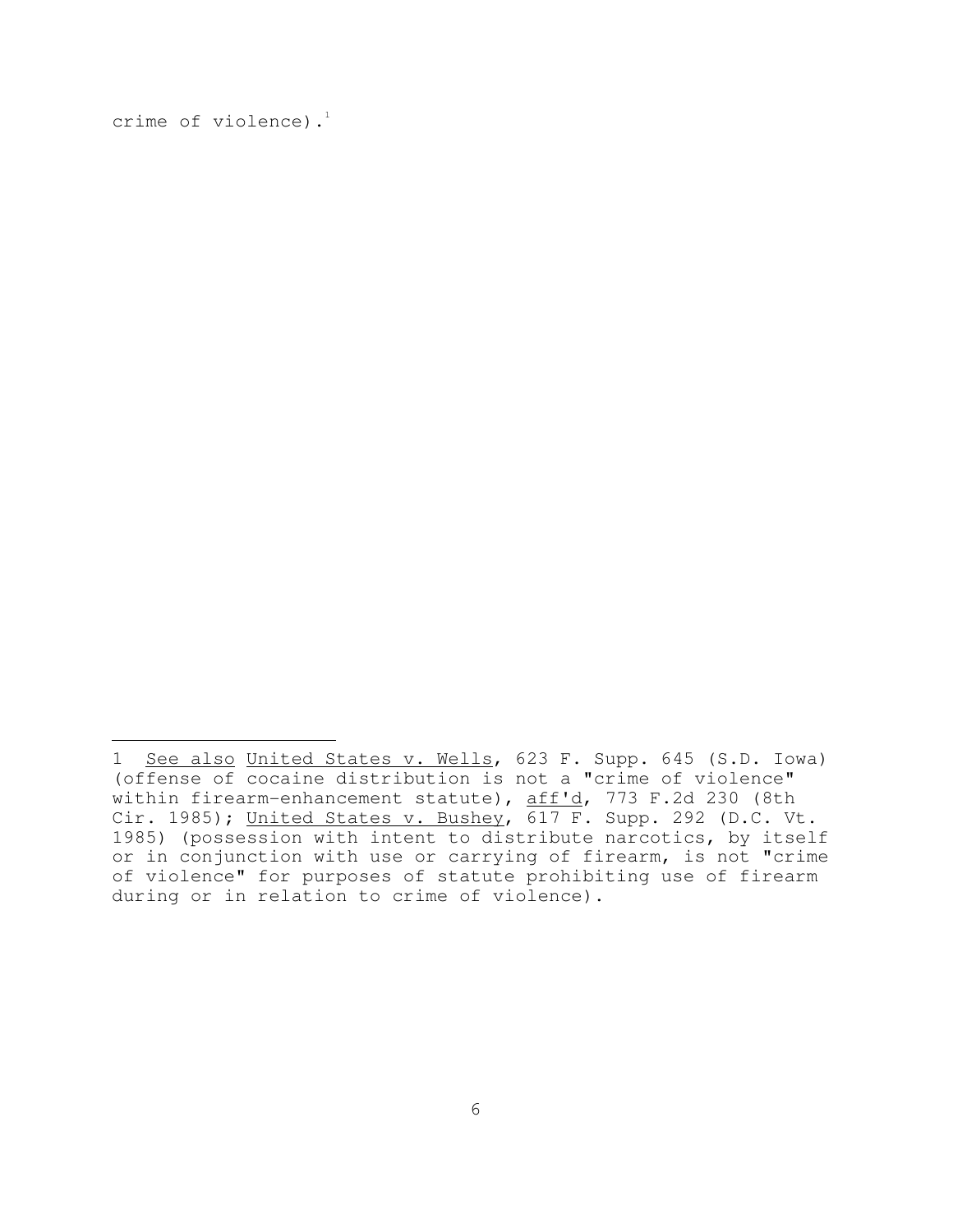Moreover, Roussos was convicted of conspiracy to distribute narcotics; if the actual distribution of narcotics does not constitute a crime of violence, it is hard to see how the conspiracy to do so can be so defined. If eligible and granted release one year early, Roussos would have been released on or before June 25, 1997. $^2$ 

The BOP contends, however, that under the Program Statement, once a two-level firearms enhancement has been made by the sentencing court under the Sentencing Guidelines, a prisoner is deemed to have committed a "crime of violence" and thus is categorically ineligible for consideration of a reduction in sentence under 18 U.S.C. § 3621(e)(2)(B). The BOP submits that Roussos was declared ineligible for the reduction in the sentence because his sentence was enhanced by two levels for possession of a firearm.

 $\overline{\phantom{0}}$ 

<sup>2</sup> It appears that Roussos' statutory release date as of January, 1997, was June 25, 1998, not counting any good time credits granted after January, 1997. Thus, if given the full year sentence reduction, Roussos would have been released June 25, 1997, at the latest, and possibly months earlier. (See Supp. Br. of Appellant, at 29-30; App. at 362a.) Because of this time frame, we have expedited the appeal.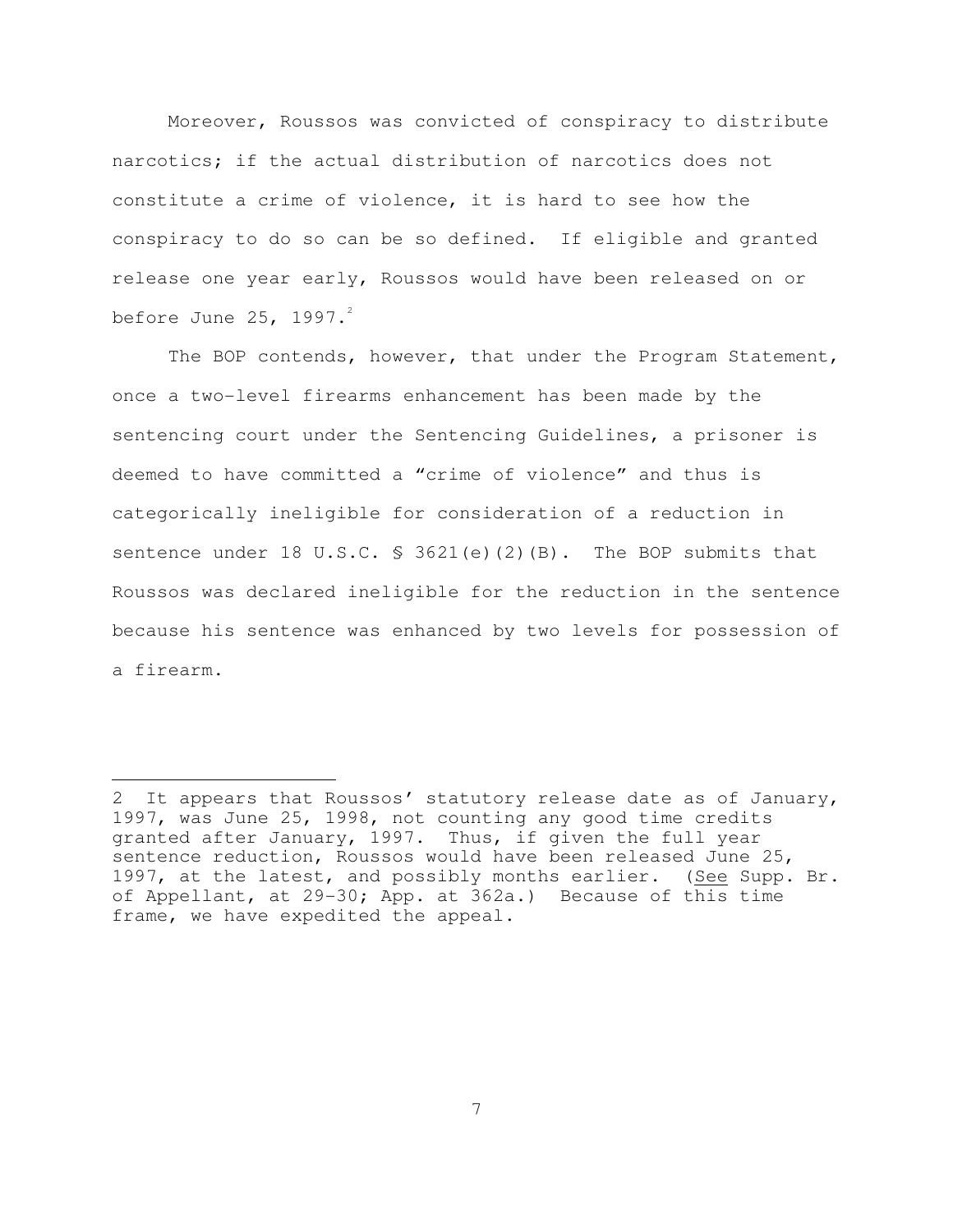The Magistrate Judge recommended granting habeas relief in a Report and Recommendation filed August 27, 1996. However, the district court denied Roussos' habeas petition on the basis that the BOP, as the agency charged with administering the statute, is free to adopt any reasonable interpretation of a statutory term ("nonviolent offense") that Congress left undefined. The district court found the BOP's interpretation "entirely reasonable." The district court rejected the applicability of those cases that "focus on statutory definitions and elements of criminal offenses." The district court wrote: "The statutory construction cases have no application to the present case which involves a rehabilitative program for federal prisoners. . . . Roussos' claim that a categorical approach must be followed in interpreting the phrase 'nonviolent offense' is without merit." (Op. at 10; App. at  $370a.$ )<sup>3</sup>

II.

A.

<sup>÷,</sup> 3 The district court had federal question jurisdiction pursuant to 28 U.S.C. §§ 1331 and 2241. This court has jurisdiction pursuant to 28 U.S.C. §§ 1291 and 2253. Because the question here is purely a legal one, review of the district court's order denying relief under 28 U.S.C. \$ 2241 is de novo. See Fowler v. United States Parole Comm'n, 94 F.3d 835, 837 (3d Cir. 1996).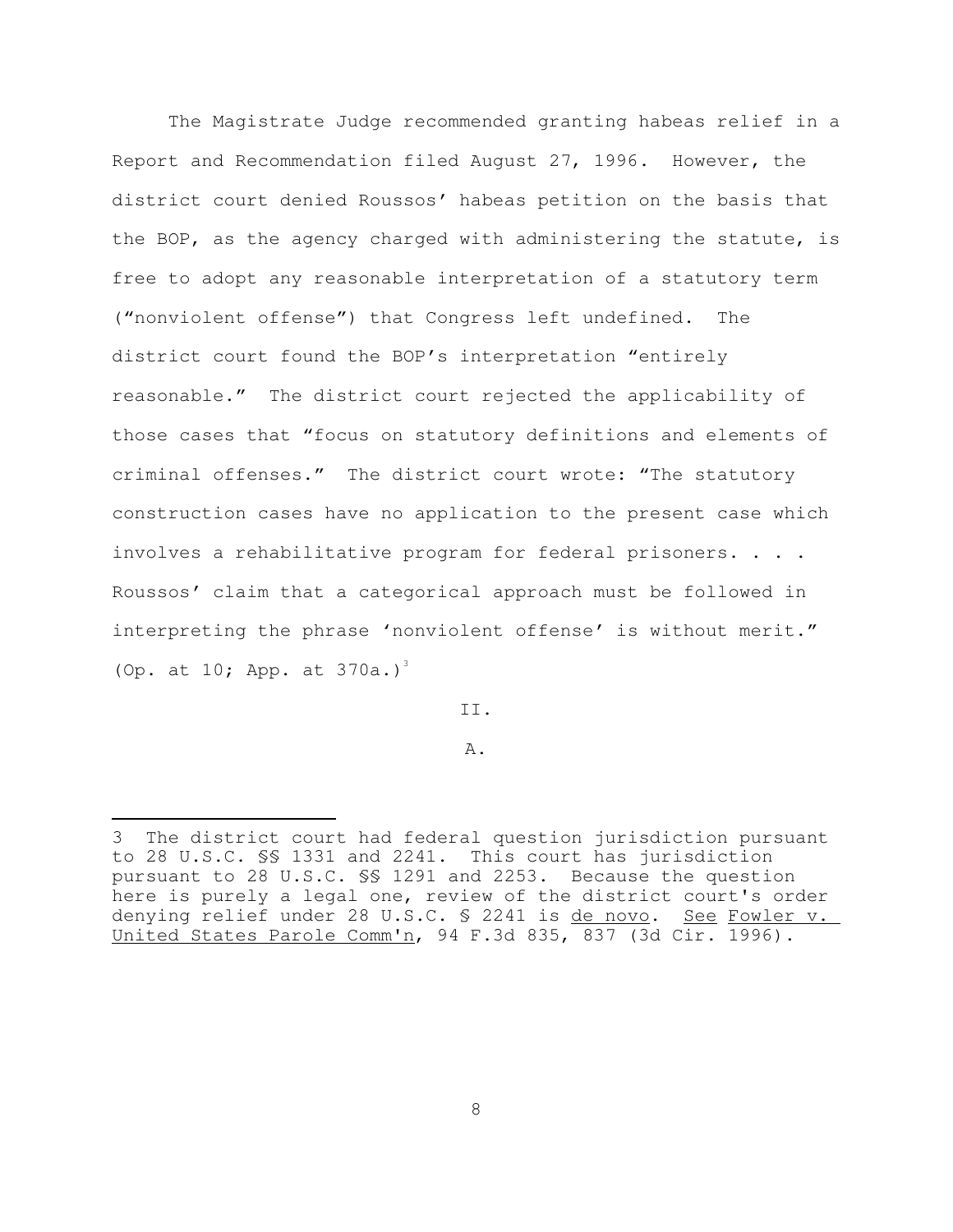The question presented is one of first impression for this Court. However, we find guidance on this question in the opinion of our colleague Judge Aldisert in Downey v. Crabtree, 100 F.3d 662, 669 (9th Cir. 1996). Downey had entered a guilty plea to a federal drug indictment. At sentencing, he received a two-level enhancement because firearms were found at the location of his arrest. During his incarceration, he completed the BOP's substance abuse program, but the BOP denied him eligibility for sentence reduction because of its categorical exclusion of inmates who, when sentenced, received a sentencing enhancement for possession of a firearm during commission of a drug trafficking offense. Explaining that Downey had been convicted for possession of methamphetamine, 21 U.S.C. § 841(a)(1), not of firearms, 18 U.S.C. § 924(c), Judge Aldisert held that, in interpreting whether a prisoner was convicted of a "nonviolent offense" for purposes of granting a drug program reduction in sentence under  $\S$  3621(e)(2)(B), the BOP erred by considering sentencing factors (such as a firearms enhancement under the Guidelines) in lieu of the unambiguous statutory language which speaks only in terms of the conviction. Id. at 668. In other words, the statute makes clear that it is impermissible to consider facts other than those that form the basis for the elements of the offense for which the prisoner was convicted.<sup>4</sup>

÷,

See also Davis v. Crabtree, 109 F.3d 566, 568-69 (9th Cir. 1997) (despite the BOP's Program Statement listing felon firearm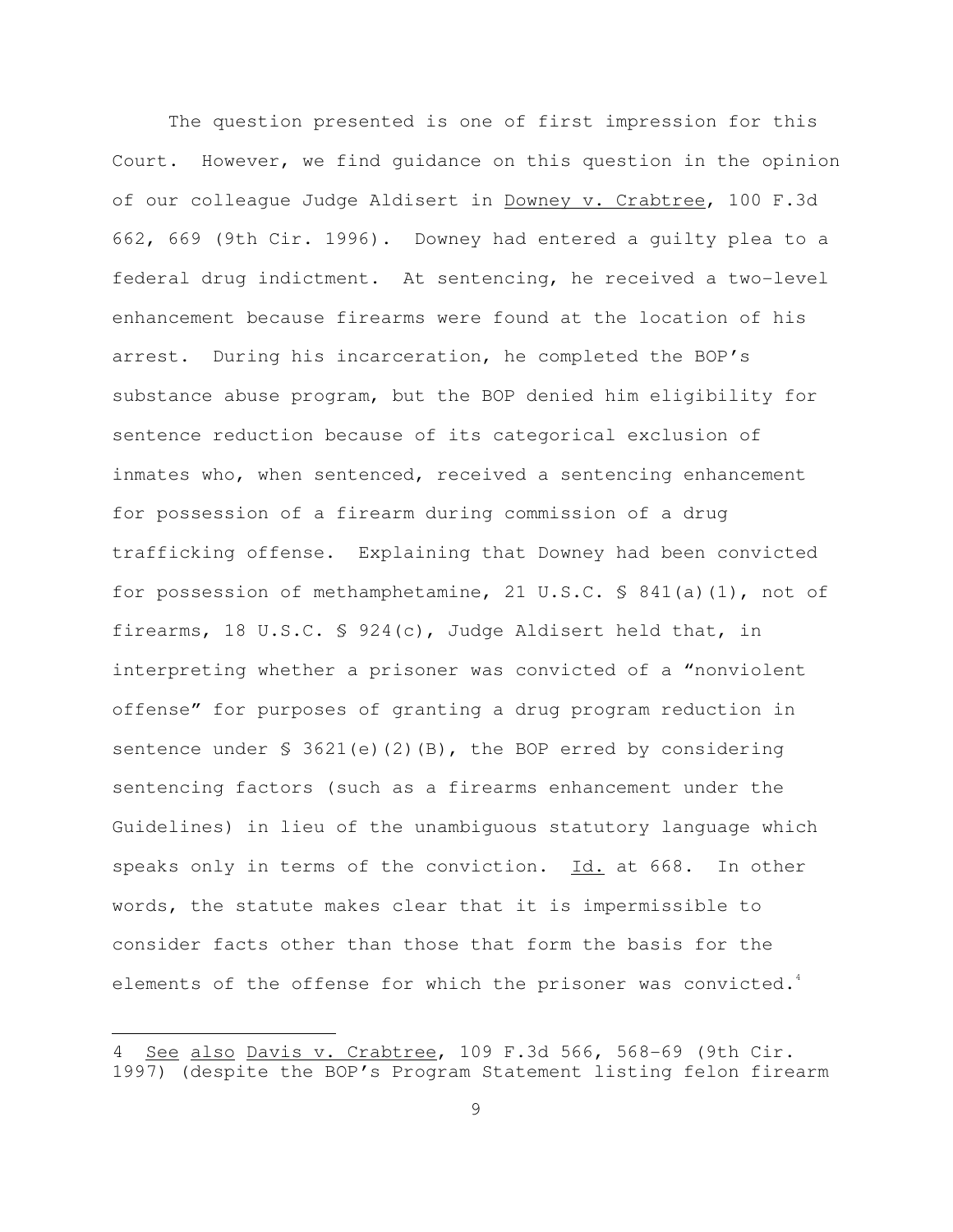#### The court stated:

The relevant statute speaks clearly and unambiguously. The operative word of  $\frac{1}{2}$  3621(e)(2)(B) is "convicted." Downey was convicted of a drug-trafficking offense, which is not a crime of violence. Section 3621(e)(2)(B) addresses the act of convicting, not sentencing or sentence-enhancement factors. The Bureau erred by conflating the guilt-determination (conviction) and sentencing processes. The result is a Bureau interpretation that runs counter to the Sentencing Commission's formulation of a "non-violent offense" and judicial endorsement of that formulation.

### Id.

The **Downey** court concluded that "inmates not convicted of

possession as a crime of violence under  $\frac{1}{2}$  924(c)(3), Ninth Circuit law has held to the contrary; the BOP cannot deny inmate eligibility for sentence reduction because inmate was not in category of nonviolent offenders; "parity of reasoning" requires that BOP interpretation of nonviolent offense must be consistent with Circuit law defining crime of violence); cf. Jacks v. Crabtree, 1997 WL 309962, \*1-2 (9th Cir. June 11, 1997) (because § 550.58 explicitly lists certain crimes, the conviction of which renders inmate ineligible for sentence reduction under § 3621, BOP may look beyond current offense of conviction in determining eligibility for sentence reduction for completion of drug program; the case is thereby distinguishable from Downey and Davis which addressed only a BOP Program Statement, not "a properly promulgated regulation to which we owe full Chevron deference").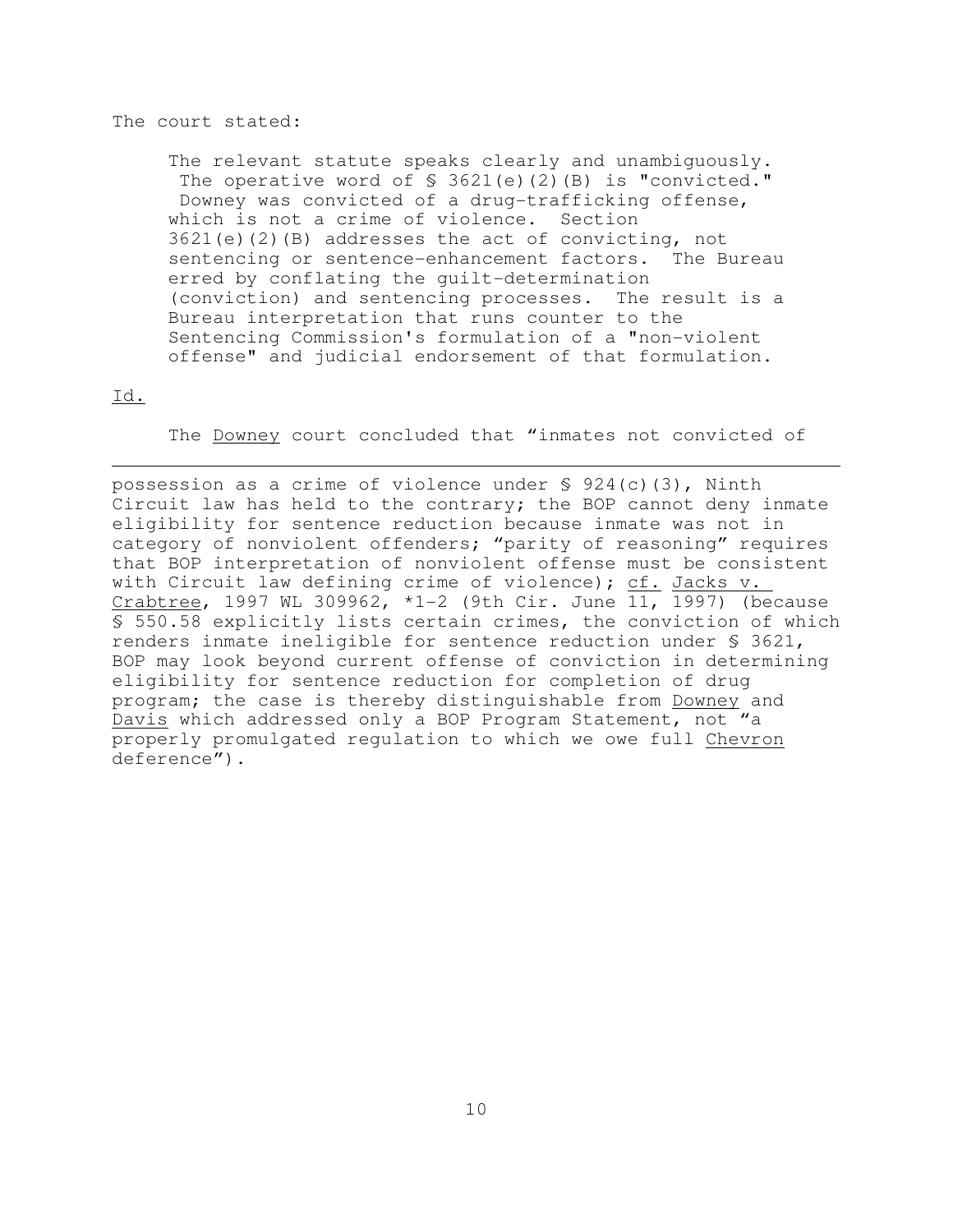the firearm-possession offense, even if affected by sentence-enhancement factors for similar conduct, also cannot be denied sentence-reduction eligibility under a congressionally authorized program on grounds that their offense was not nonviolent." Id. at 667-68. The Ninth Circuit therefore upheld a district court's grant of habeas corpus. Cf. Sesler v. Pitzer, 110 F.3d 569, 571-72 (8th Cir. 1997) (conviction of offense of actually using a firearm during drug trafficking is not within class of nonviolent offenses for purposes of eligibility for sentence reduction under § 3621(e)(2)(B); BOP Program Statement which defines as violent all convictions for using a firearm during drug trafficking is not arbitrary).

That conclusion is similar to that reached by the Supreme Court in Taylor v. United States, 495 U.S. 575 (1990). In Taylor, the Court examined the Career Criminals Amendment Act of 1986, which enhances the sentence imposed on a convicted defendant who had previously been convicted of certain crimes. The Court held that, to determine whether prior convictions satisfy the Act, a sentencing court may examine only the facts proving the particular elements of the prior convictions, not the facts of the defendant s conduct ' statute based the enhancement on whether a defendant had prior convictions "  $\mathbf{r}$ for certain crimes, not on whether the defendant had previously committed "  $\mathbf{r}$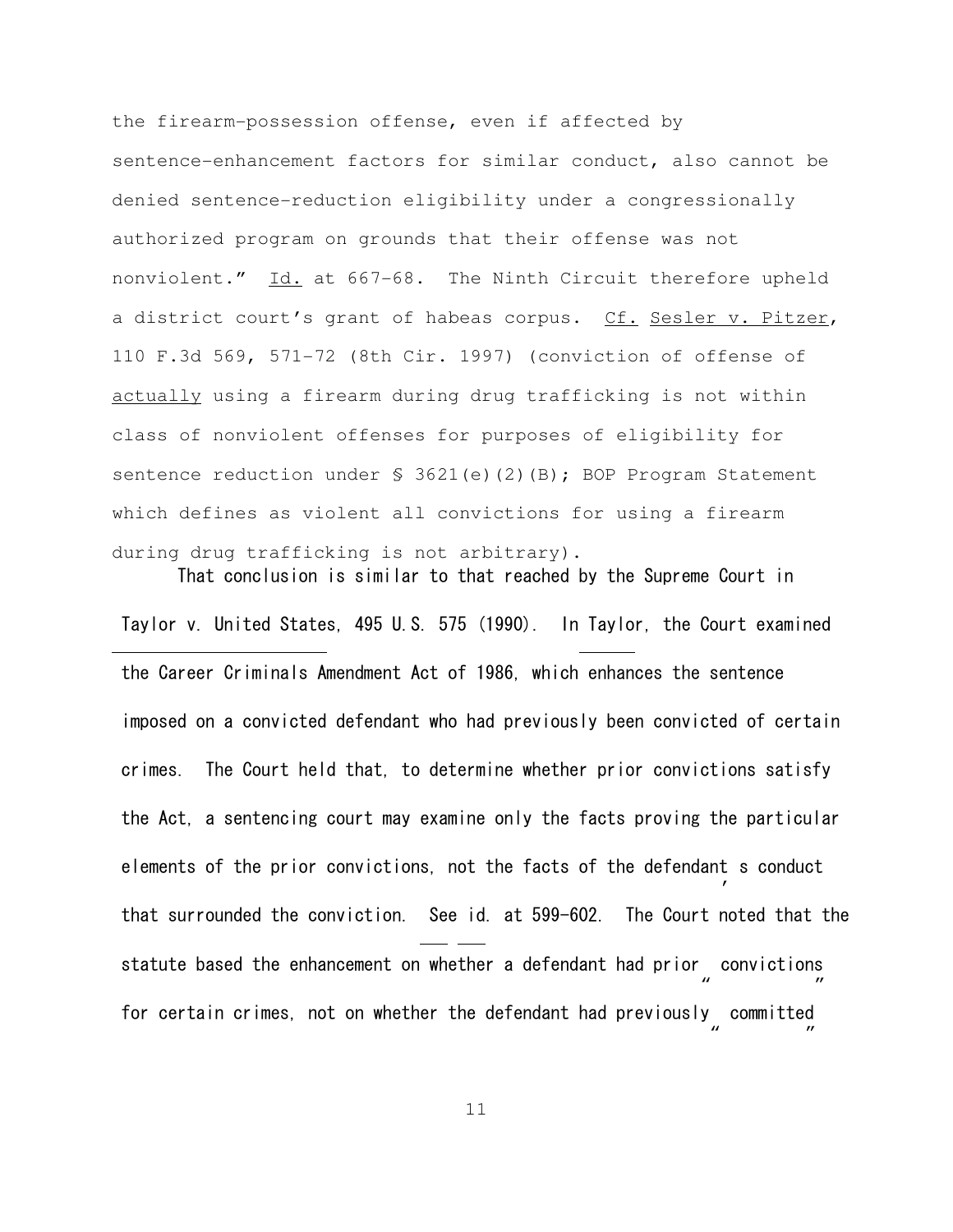certain crimes. See id. at 600. The Court reasoned that such language focused the inquiry on the conviction itself, not on the conduct giving rise to the conviction.

Roussos, like Downey, has been denied eligibility for sentence reduction under  $\S$  3621(e)(2)(B) not because his offense has been classified as a "crime of violence" under § 924(c)(3), but based solely upon the Program Statement that categorically declares all inmates with two-level sentencing enhancements for firearm possession ineligible. By ignoring the offense of conviction and looking only to sentencing factors, the BOP has attempted to transmogrify a "nonviolent offense" into "a crime of violence." In other words, the BOP converted a nonviolent crime into a violent one by means of a Program Statement that is inconsistent with the language of the statute, and its own regulations. More specifically, under the rationale of Downey, we find the BOP's interpretation of a nonviolent offense in the Program Statement to be in conflict with both 18 U.S.C. §  $3621(e)(2)(B)$  and 28 C.F.R. § 550.58 and therefore erroneous.

The BOP may contend that classifying drug trafficking as a crime of violence is permissible in light of the fact that this Court has never clearly held otherwise. Although this Court has not specifically held that a violation of 18 U.S.C. § 846 is not "a crime of violence," we do not find this dispositive for purposes of interpreting the applicable statute and regulation.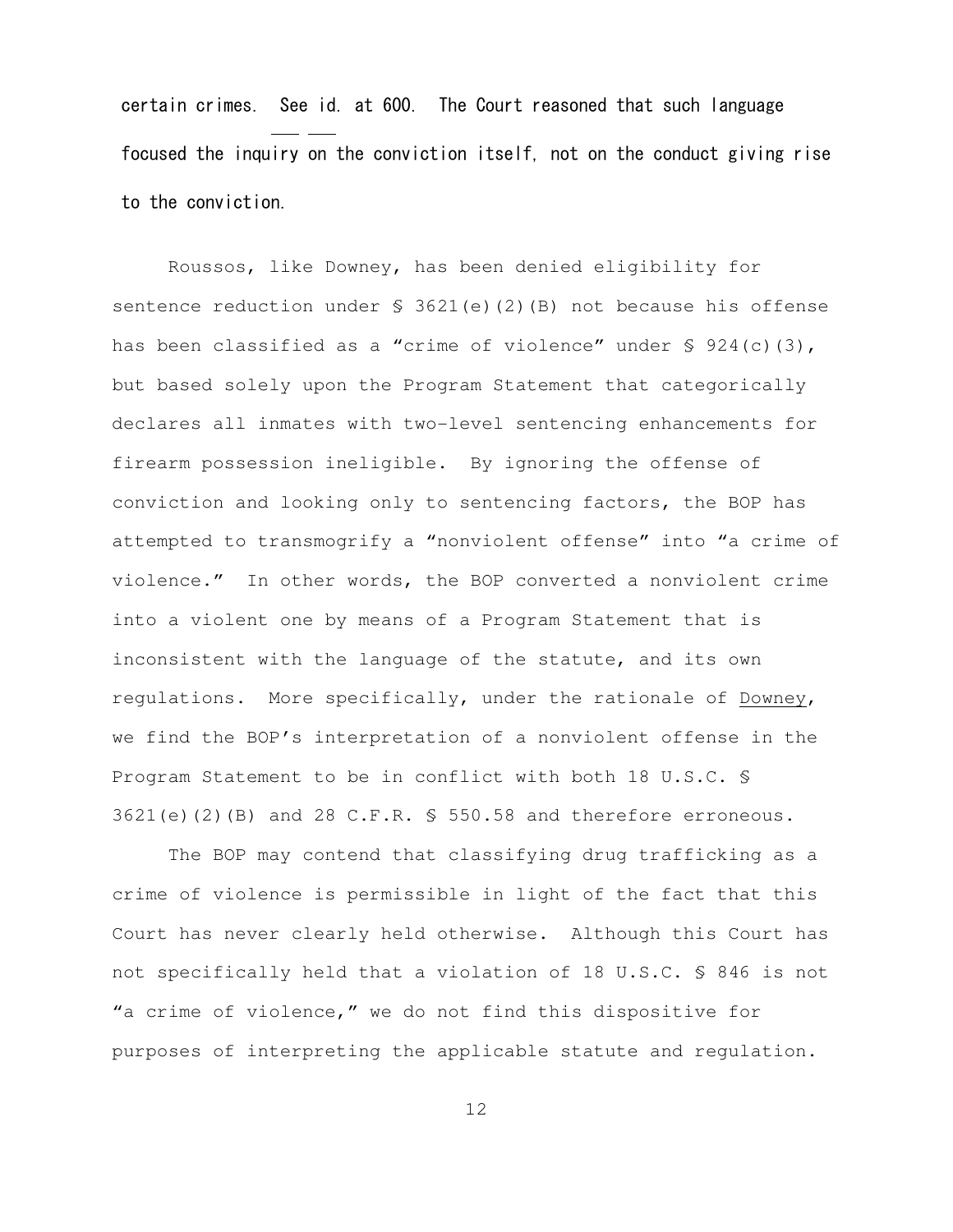Section 3621(e)(2)(B) refers to a conviction of a nonviolent offense, which is cross-referenced in § 550.58 to import the definition of a crime of violence provided in  $\S$  924(c)(3), a statute with a large body of interpretative case law. And, as noted, several courts have determined that conspiracy to possess or distribute drugs, by itself, cannot be properly classified as a crime of violence. See, e.g., United States v. Cruz, 805 F.2d 1464, 1468 n.5 (11th Cir. 1987).

More importantly, the BOP has not argued that Roussos was denied eligibility for a sentence reduction because his conviction was classified as a crime of violence under § 924(c). Rather, the BOP declared Roussos ineligible solely because of his sentence enhancement. Had Roussos' sentence not been enhanced, he apparently would have remained eligible for a sentence reduction under  $\S$  3621(e)(2)(B) because his conviction was not classified as a crime of violence under  $\S$  924(c). Thus, the fact that this Court has not spoken on whether a violation of § 846 is a crime of violence has little bearing upon Roussos' eligibility for a sentence reduction; under the statute and the accompanying regulation, Roussos is eligible in the absence of his conviction for a nonviolent offense or a crime of violence, neither of which occurred.<sup>5</sup>

 $\overline{\phantom{0}}$ 

<sup>5</sup> Other pending cases address the question whether the felon-inpossession crime, 18 U.S.C. § 922(g), constitutes a crime of violence. We surely do not decide that question here. However, we do note that resolution of that question will be informed by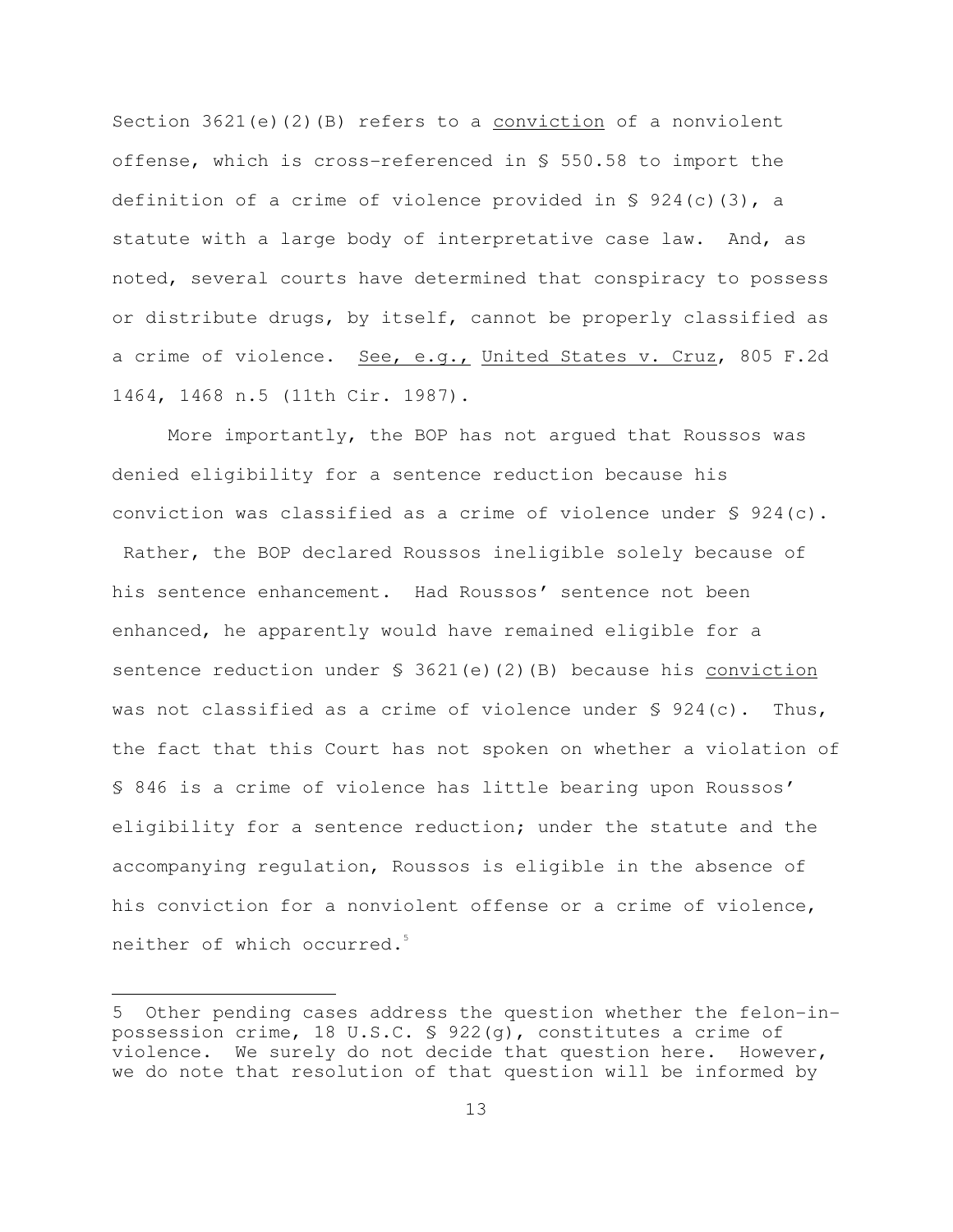experience with the career offender provisions of the Sentencing Guidelines. See Impounded, No. 96-7781, slip. op. at 18 n.13 (3d Cir. June 30, 1997) (discussing case law interpreting the career offender provisions of the Sentencing Guidelines and their relationship to the felon-in-possession crime). We also note that because of conflicting circuit precedent over whether the felon-in-possession crime was a crime of violence for purposes of the Sentencing Guidelines, the Sentencing Commission amended the Application Notes to U.S.S.G. § 4B1.2 specifically to exclude the felon-in-possession crime from the definition of crime of violence for purposes of the career offender guidelines. See 1992 U.S.S.G., App. C, Amend. 461.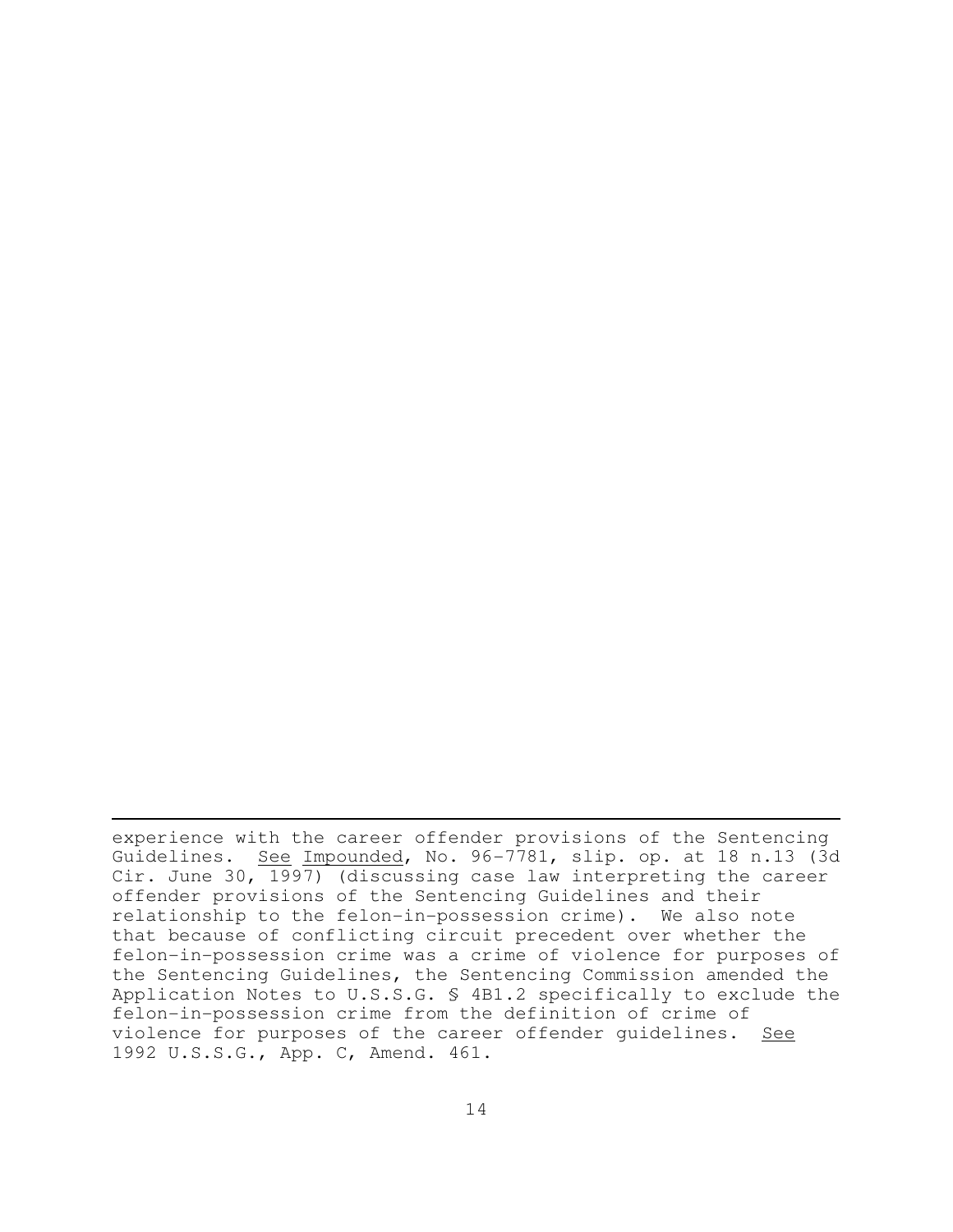The district court rejected out-of-hand the so-called "statutory construction cases," despite the fact that the precise issue at hand is the proper construction of the statute. The district court also appears to have erroneously given the BOP undue deference in its statutory construction. The BOP interpretation is rooted only in a Program Statement to which "some deference" is due. See Koray v. Sizer, 21 F.3d 558, 562 (3d Cir. 1994), rev'd on other grounds sub nom., Reno v. Koray, 515 U.S. 50 (1995) (bureau program statements are entitled to less deference because they are not promulgated under the Administrative Procedure Act and are "merely internal guidelines [that] may be altered by the Bureau at will"); National R.R. Passenger Corp. v. Boston and Maine Corp., 503 U.S. 407, 417 (1992) (where bureau's "interpretation is . . . in conflict with the plain language of the statute, deference is [not] due"). Although the Program Statement the BOP used to deny Roussos eligibility for a sentence reduction is entitled to "some deference" under Koray, it must be rejected where it is inconsistent with the clear language of the statute. Fowler v. United States Parole Comm'n, 94 F.3d 835, 837 (3d Cir. 1996) ("We owe no deference . . . to administrative interpretations or regulations that are based upon an impermissible construction of the statute.").

III.